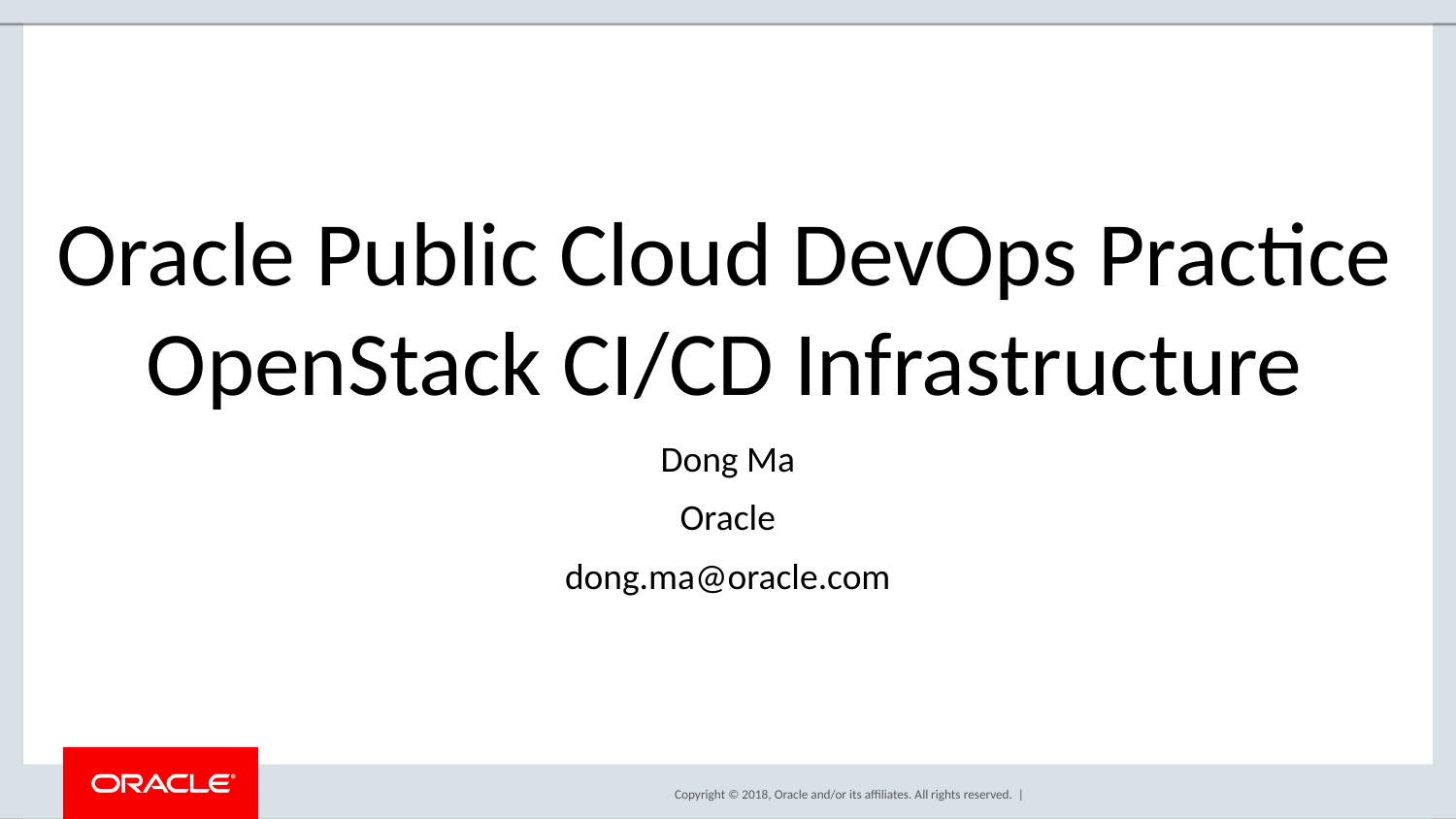### Dong Ma

- Oracle IT Principal Consultant at Cloud Operations, focused on Oracle Public Cloud China DC DevOps development
- OpenStack Software Engineer focused on Jenkins and OpenStackCI (Earlier)
- Open Source FOSSology project core contributor (Earlier)

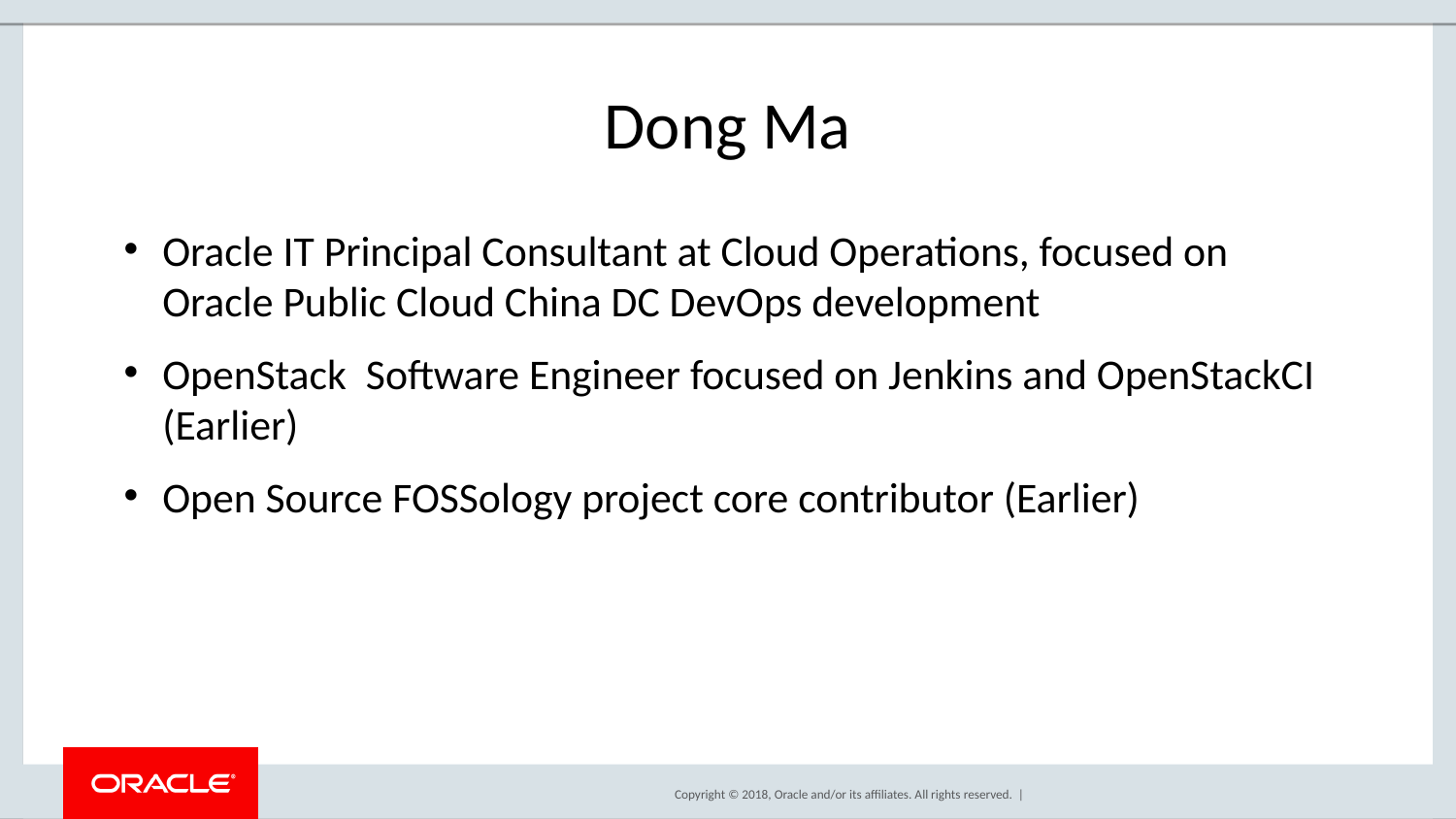### **Topics**

- Introduce the OpenStack CI
	- OpenStack Workflow and tools
	- OpenStack infrastructure
- Oracle Public Cloud DevOps development
	- Problems we faced in Oracle Cloud China DC DevOps
	- How OpenStack workflow and tools used in our DevOps

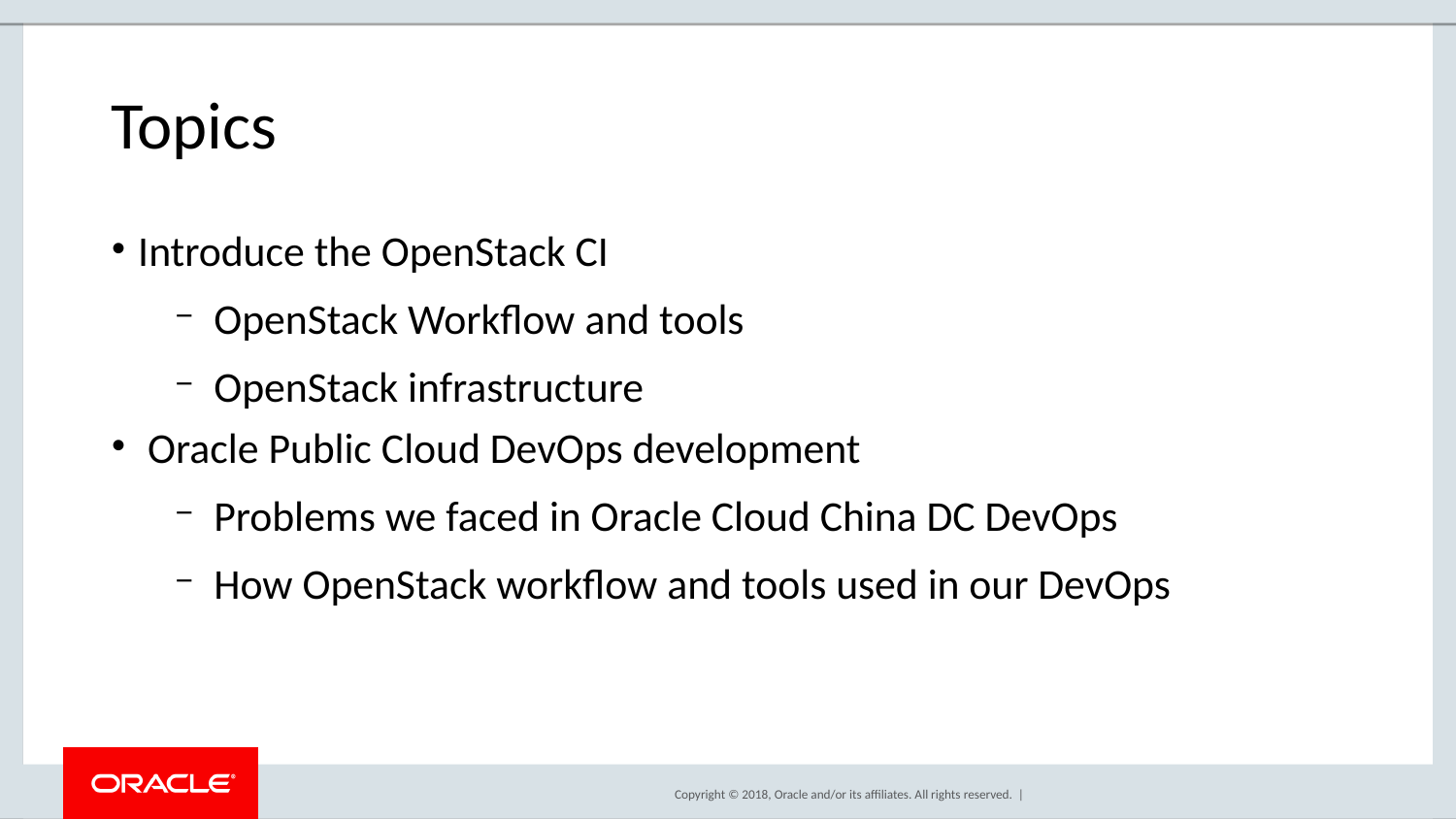#### OpenStack workflow



ORACLE<sup>®</sup>

Copyright © 2018, Oracle and/or its affiliates. All rights reserved. |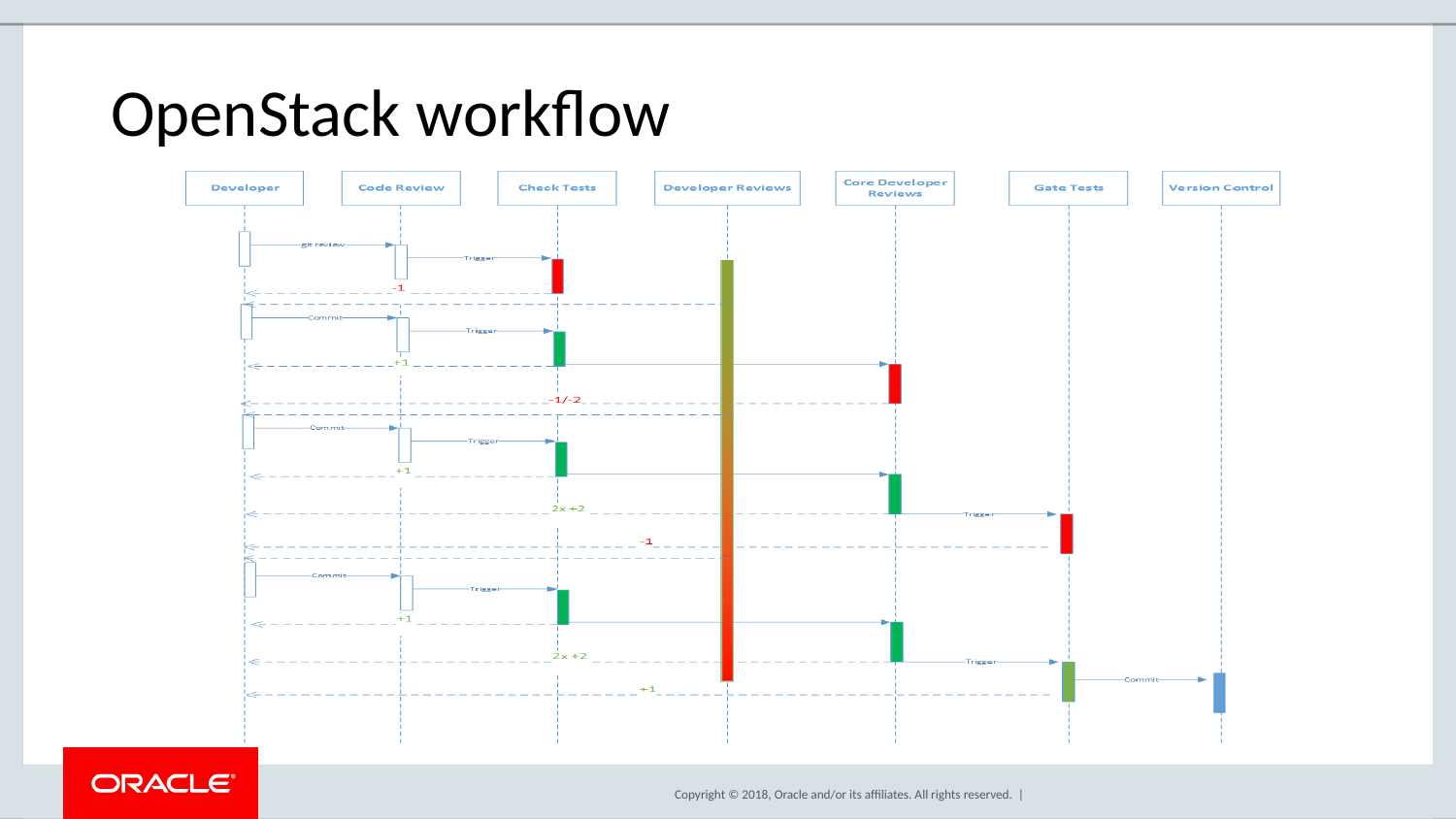#### OpenStack Infrastructure



submitted via git-review

ORACLE<sup>®</sup>

Copyright © 2018, Oracle and/or its affiliates. All rights reserved. |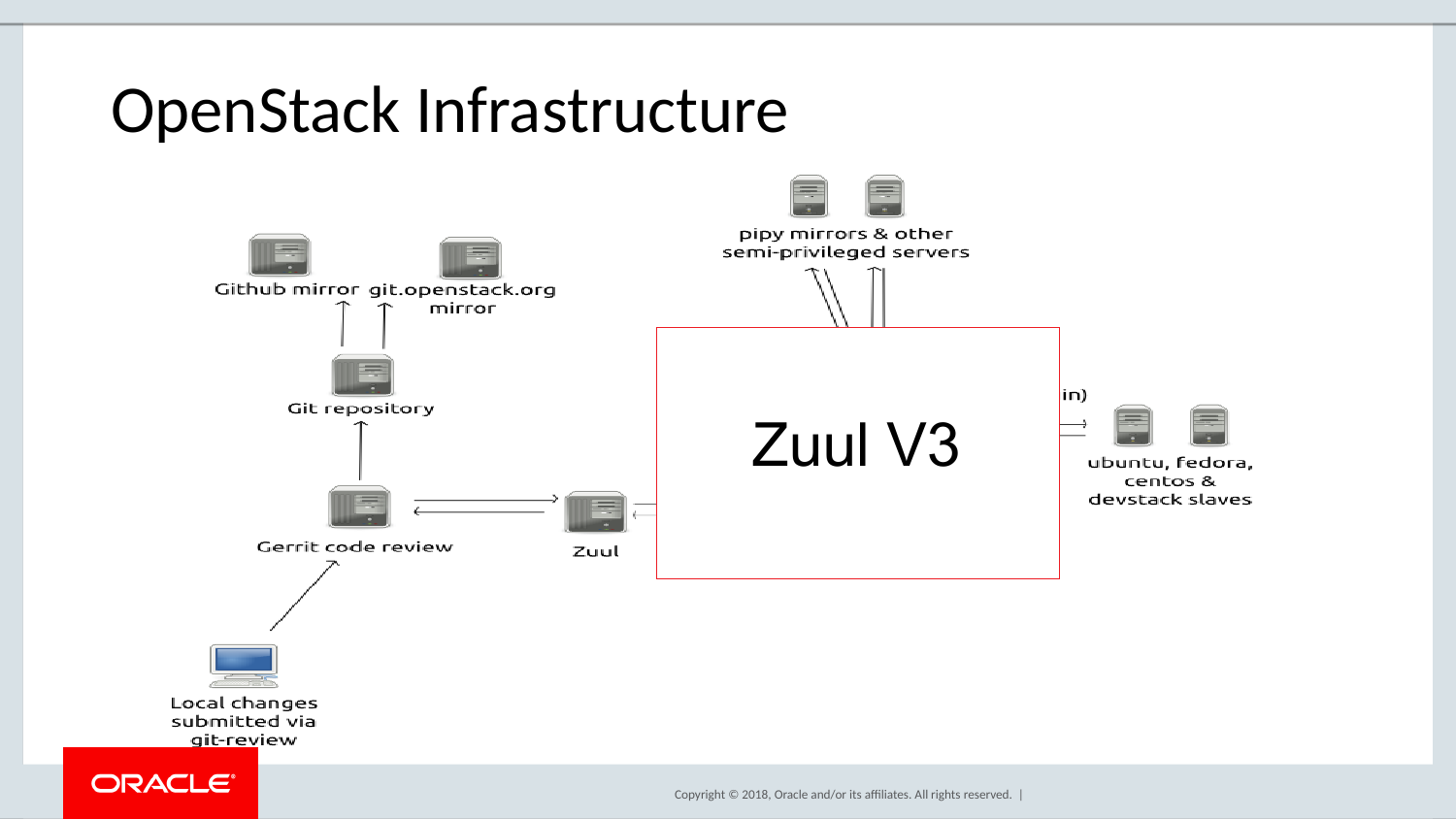## Problems we faced in Oracle Cloud China DC DevOps

- Hard to manage the DevOps development code
- No standard workflow for DevOps development
- Rapid changes of Oracle Public Cloud components

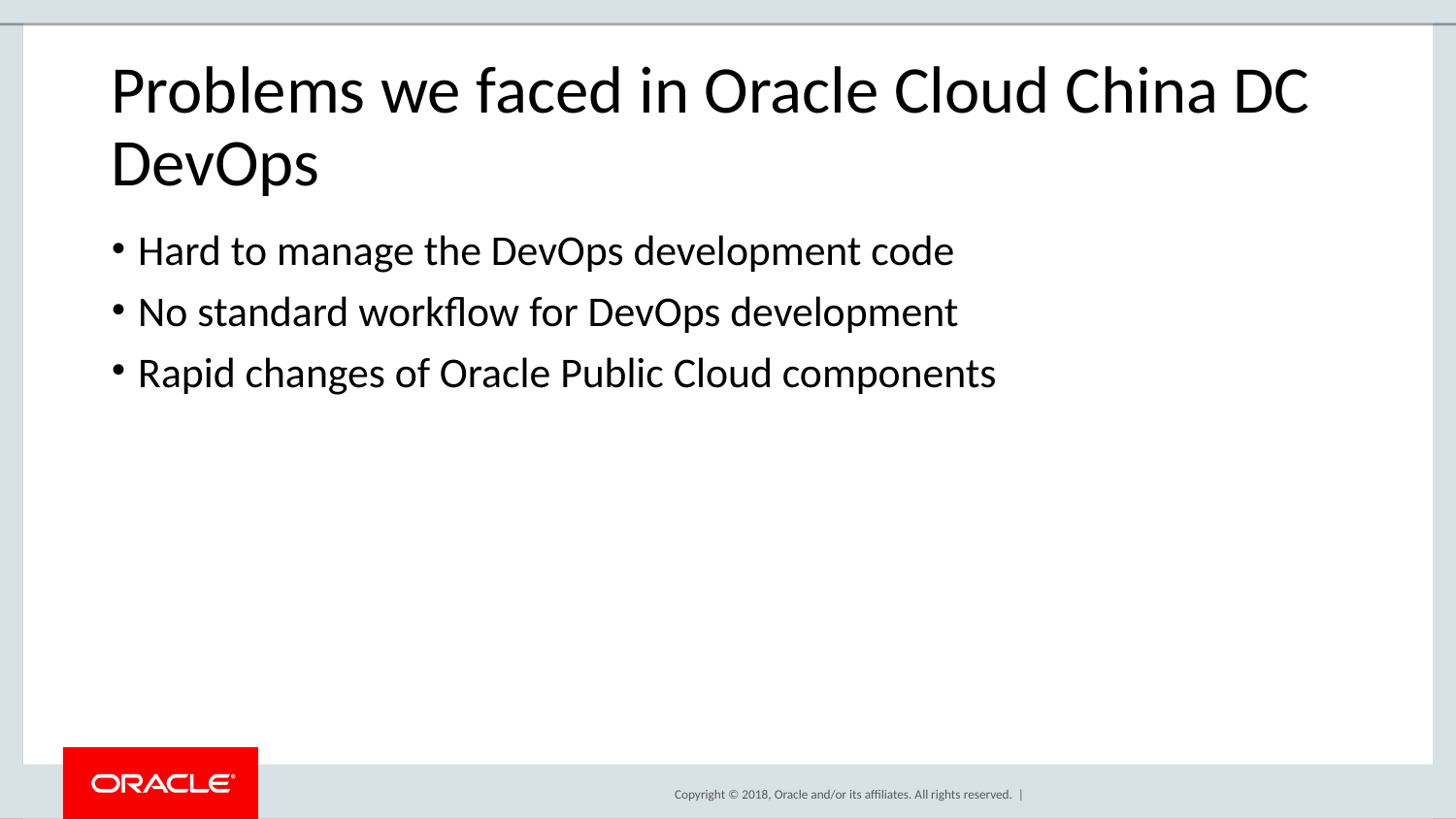#### How OpenStack workflow and tools used in our DevOps



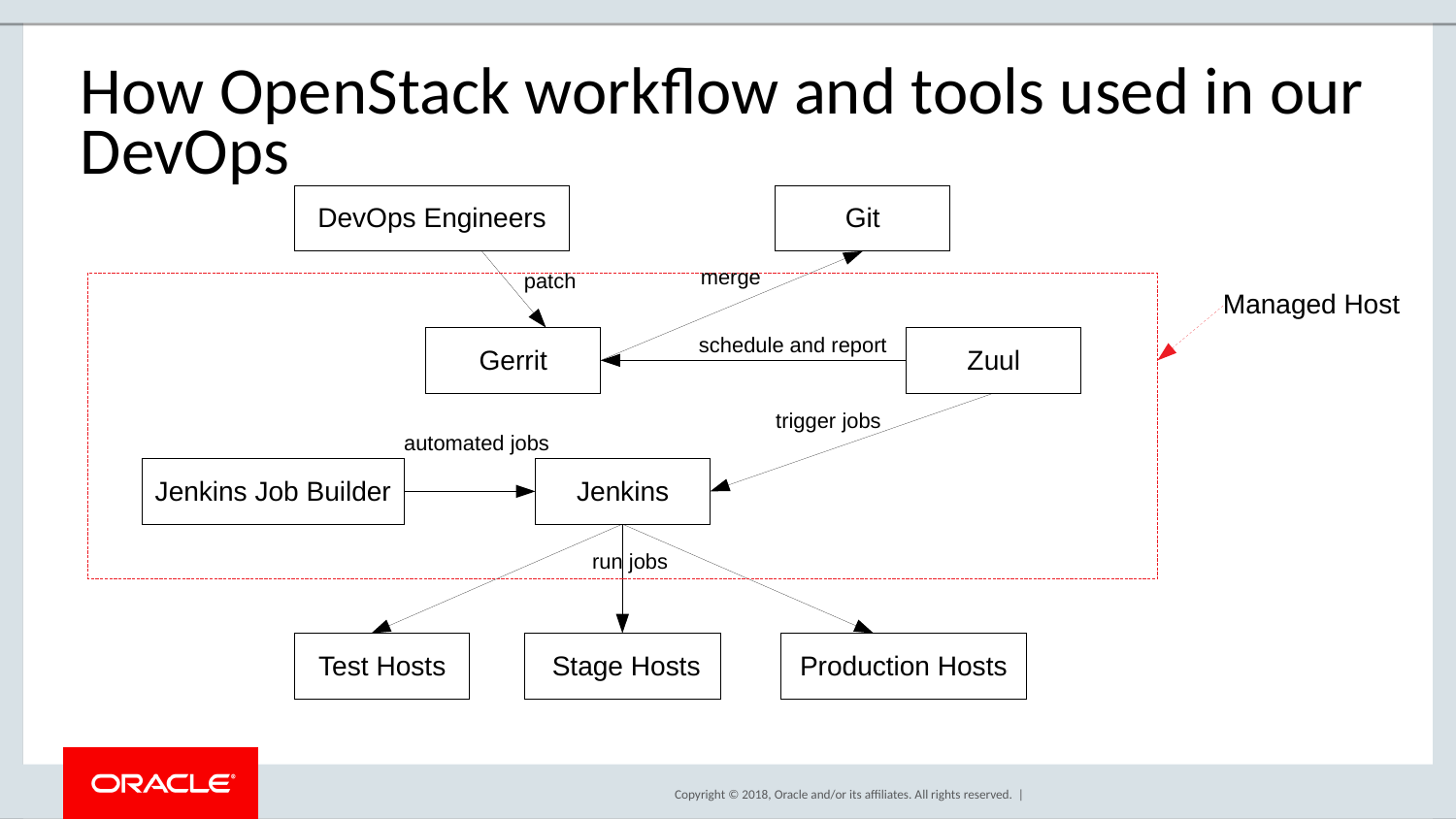### How OpenStack workflow and tools used in our DevOps

#### • Tools we use

- Git
- Gerrit
- Zuul
- Jenkins (jenkins-job-builder)
- Ansible ( next )
- Terraform (next)
- htp://docs.openstack.org/infra/openstackci/

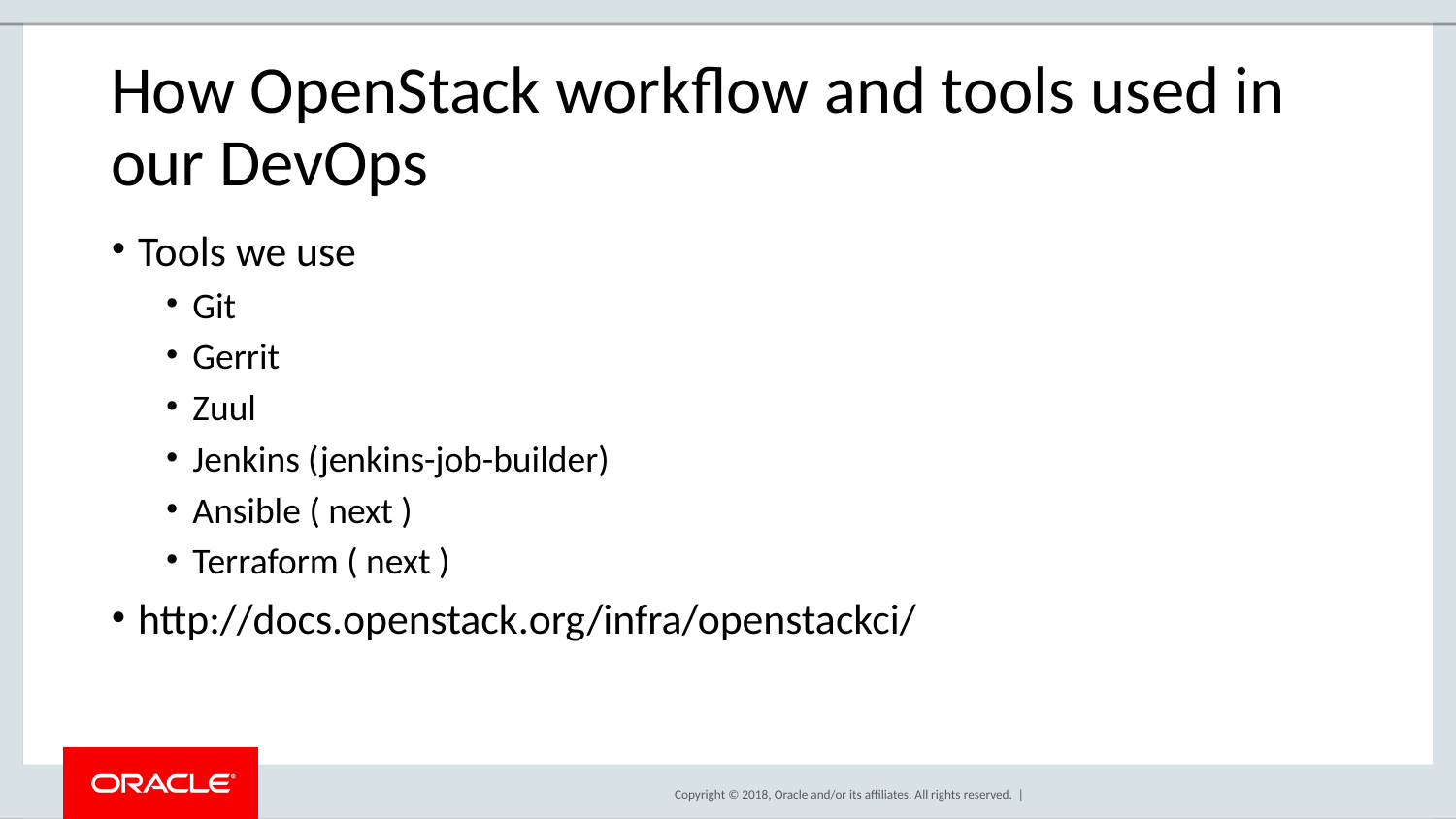#### Questions

#### • Contact

- Email: [winterma.dong@gmail.com](mailto:winterma.dong@gmail.com)
- Oracle Email: dong.ma@oracle.com
- Freenode: larainema
- Twiter: @wintermadong
- LinkedIn: [htps://www.linkedin.com/in/dongma/](https://www.linkedin.com/in/dongma/)